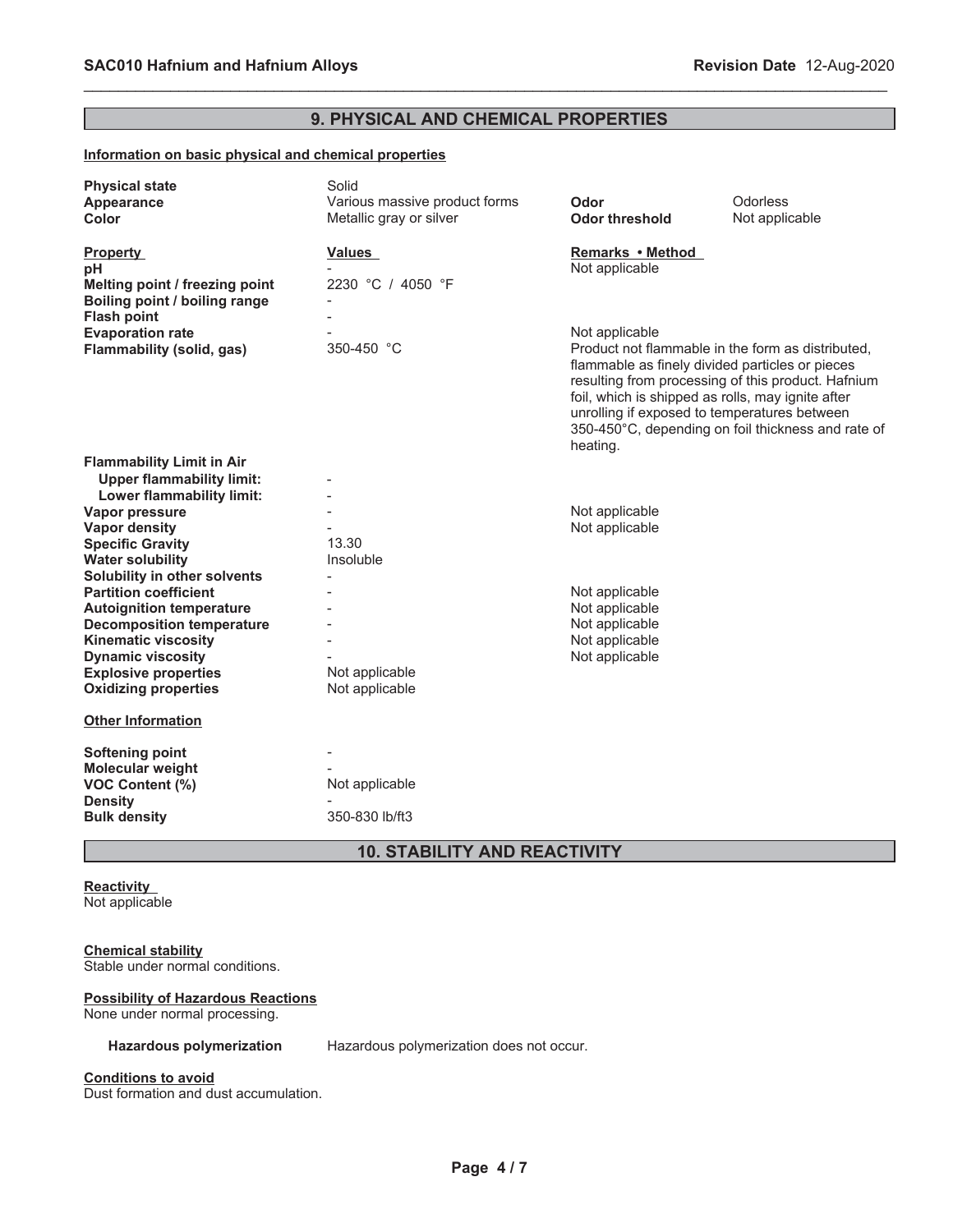$82/2$ \*,  $85/$ , 1)  $25057, 21$ 

 $(82/2^* . 85/ .1) 25057.21$ 

<u> a shekara ta 199</u>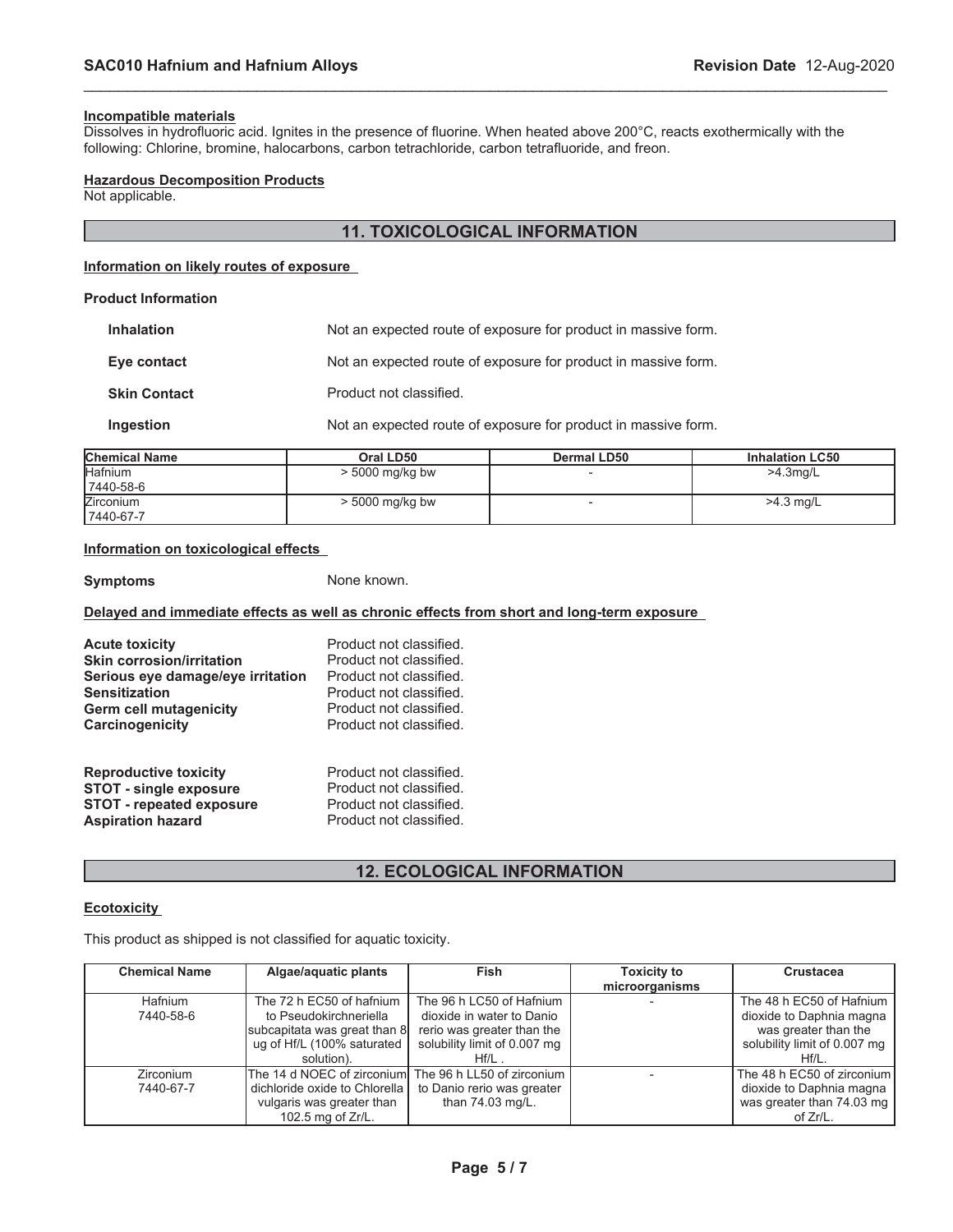#### **Other adverse effects**

| <b>13. DISPOSAL CONSIDERATIONS</b> |                                                                                                        |  |  |  |
|------------------------------------|--------------------------------------------------------------------------------------------------------|--|--|--|
| Waste treatment methods            |                                                                                                        |  |  |  |
| Disposal of wastes                 | Disposal should be in accordance with applicable regional, national and local laws and<br>regulations. |  |  |  |
| <b>Contaminated packaging</b>      | None anticipated.                                                                                      |  |  |  |

\_\_\_\_\_\_\_\_\_\_\_\_\_\_\_\_\_\_\_\_\_\_\_\_\_\_\_\_\_\_\_\_\_\_\_\_\_\_\_\_\_\_\_\_\_\_\_\_\_\_\_\_\_\_\_\_\_\_\_\_\_\_\_\_\_\_\_\_\_\_\_\_\_\_\_\_\_\_\_\_\_\_\_\_\_\_\_\_\_\_\_\_\_

This product contains one or more substances that are listed with the State of California as a hazardous waste.

# **14. TRANSPORT INFORMATION**

**DOT** Not regulated

# **15. REGULATORY INFORMATION**

| Complies   |
|------------|
| Complies   |
| Complies   |
| Complies   |
| Complies   |
| Complies   |
| Complies   |
| Not Listed |
|            |

#### **Legend:**

 **TSCA** - United States Toxic Substances Control Act Section 8(b) Inventory

 **DSL/NDSL** - Canadian Domestic Substances List/Non-Domestic Substances List

 **EINECS/ELINCS** - European Inventory of Existing Chemical Substances/European List of Notified Chemical Substances

 **ENCS** - Japan Existing and New Chemical Substances

 **IECSC** - China Inventory of Existing Chemical Substances

 **KECL** - Korean Existing and Evaluated Chemical Substances

 **PICCS** - Philippines Inventory of Chemicals and Chemical Substances

 **AICS** - Australian Inventory of Chemical Substances

### **US Federal Regulations**

### **SARA 313**

Section 313 of Title III of the Superfund Amendments and Reauthorization Act of 1986 (SARA). This product does not contain any chemicals which are subject to the reporting requirements of the Act and Title 40 of the Code of Federal Regulations, Part 372

### **SARA 311/312 Hazard Categories**

| Acute health hazard               | No             |
|-----------------------------------|----------------|
| <b>Chronic Health Hazard</b>      | No.            |
| Fire hazard                       | N <sub>o</sub> |
| Sudden release of pressure hazard | No.            |
| <b>Reactive Hazard</b>            | No.            |

#### **CWA (Clean Water Act)**

This product does not contain any substances regulated as pollutants pursuant to the Clean Water Act (40 CFR 122.21 and 40 CFR 122.42)